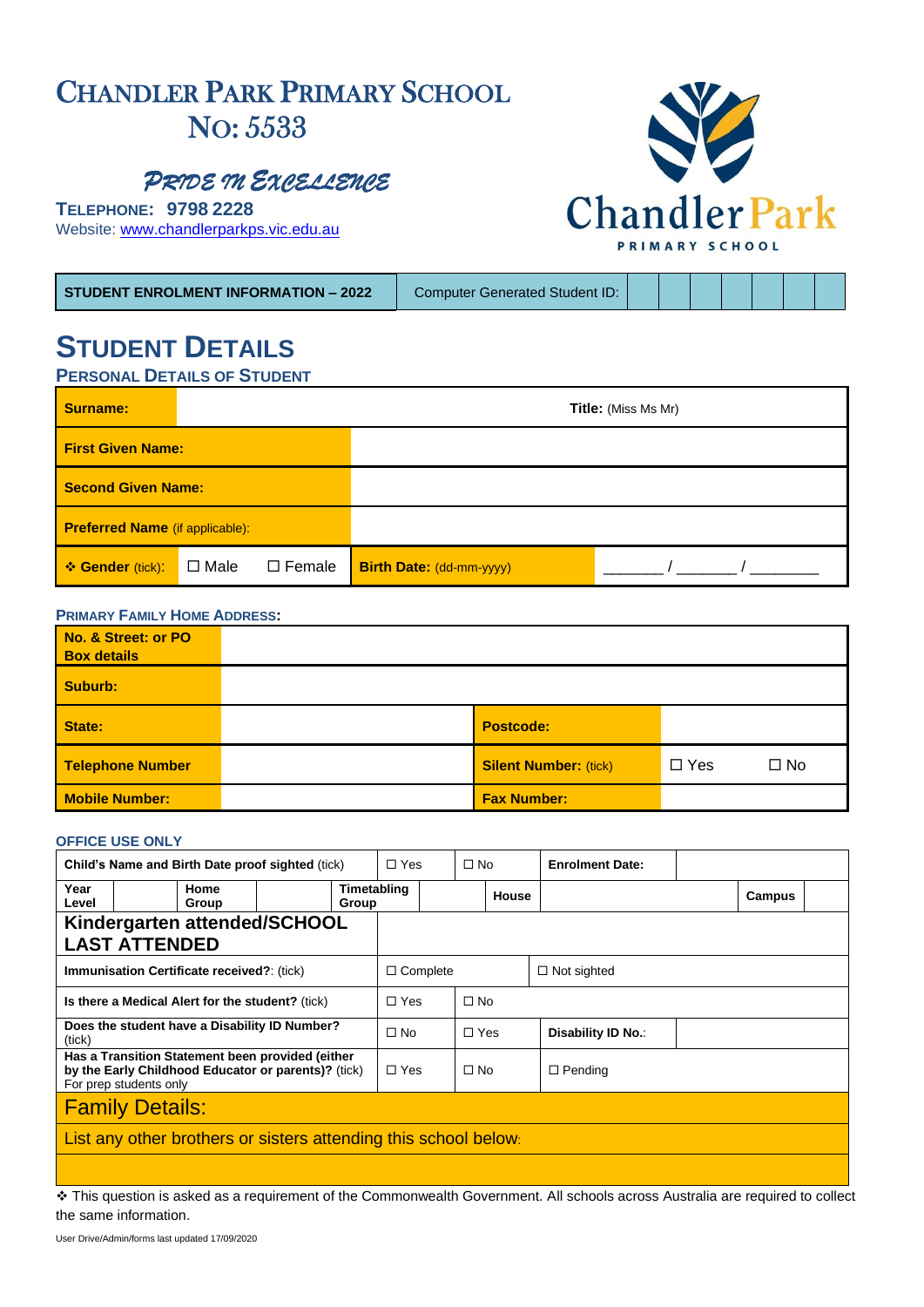## **PRIMARY FAMILY DETAILS**

NOTE: The 'PRIMARY' Family is: "the family or parent the student mostly lives with". Additional and Alternative family forms are available from the school if this is required. These additional forms are designed to cater for varying family circumstances.

## **ADULT A DETAILS (PRIMARY CARER):**

## **ADULT B DETAILS:**

| (tick):                                                                                                                                                                                                                                                                                                                                                   | $\square$ Male                 | $\overline{\Box}$ Female | □ |                                                                                                                                                                                                                                                                                                                                                            | (tick):                                                   | $\square$ Male                                                                                   | $\square$ Female | □          |  |           |
|-----------------------------------------------------------------------------------------------------------------------------------------------------------------------------------------------------------------------------------------------------------------------------------------------------------------------------------------------------------|--------------------------------|--------------------------|---|------------------------------------------------------------------------------------------------------------------------------------------------------------------------------------------------------------------------------------------------------------------------------------------------------------------------------------------------------------|-----------------------------------------------------------|--------------------------------------------------------------------------------------------------|------------------|------------|--|-----------|
| Title: (Ms, Mrs, Mr, Dr etc)                                                                                                                                                                                                                                                                                                                              |                                |                          |   |                                                                                                                                                                                                                                                                                                                                                            | Title: (Ms, Mrs, Mr, Dr etc)                              |                                                                                                  |                  |            |  |           |
| <b>Legal</b><br>Surname:                                                                                                                                                                                                                                                                                                                                  |                                |                          |   |                                                                                                                                                                                                                                                                                                                                                            | Legal<br><b>Surname:</b>                                  |                                                                                                  |                  |            |  |           |
| <b>Legal First</b><br>Name:                                                                                                                                                                                                                                                                                                                               |                                |                          |   |                                                                                                                                                                                                                                                                                                                                                            | <b>Legal First</b><br>Name:                               |                                                                                                  |                  |            |  |           |
| <b>What is Adult A's</b><br>occupation?                                                                                                                                                                                                                                                                                                                   |                                |                          |   |                                                                                                                                                                                                                                                                                                                                                            | <b>What is Adult B's</b><br>occupation?                   |                                                                                                  |                  |            |  |           |
| Who is Adult A's employer?                                                                                                                                                                                                                                                                                                                                |                                |                          |   |                                                                                                                                                                                                                                                                                                                                                            | <b>Who is Adult B's</b><br>employer?                      |                                                                                                  |                  |            |  |           |
| In which country was Adult A born?                                                                                                                                                                                                                                                                                                                        |                                |                          |   |                                                                                                                                                                                                                                                                                                                                                            | In which country was Adult B born?                        |                                                                                                  |                  |            |  |           |
| $\Box$ Australia                                                                                                                                                                                                                                                                                                                                          | $\Box$ Other (please specify): |                          |   |                                                                                                                                                                                                                                                                                                                                                            | $\Box$ Australia                                          | $\Box$ Other (please specify):                                                                   |                  |            |  |           |
| * Does Adult A speak a language other than English at<br>home? (If more than one language is spoken at home, indicate<br>the one that is spoken most often.) (tick)<br>No, English only<br>□<br>□<br>Yes (please specify):<br><b>Please indicate any additional</b>                                                                                       |                                |                          |   | * Does Adult B speak a language other than English<br>at home? (If more than one language is spoken at home,<br>indicate the one that is spoken most often.) (tick)<br>No, English only<br>□<br>□<br><b>Please indicate any additional</b>                                                                                                                 | Yes (please specify):                                     |                                                                                                  |                  |            |  |           |
| languages spoken by Adult A:                                                                                                                                                                                                                                                                                                                              |                                |                          |   | $\Box$ No                                                                                                                                                                                                                                                                                                                                                  | languages spoken by Adult B:                              |                                                                                                  |                  |            |  |           |
| Is an interpreter required? (tick)                                                                                                                                                                                                                                                                                                                        |                                | $\Box$ Yes               |   |                                                                                                                                                                                                                                                                                                                                                            | Is an interpreter required? (tick)                        |                                                                                                  |                  | $\Box$ Yes |  | $\Box$ No |
| *What is the highest year of primary or secondary<br>school Adult A has completed? (tick one) (For persons who<br>have never attended school, mark 'Year 9 or equivalent or below'.)                                                                                                                                                                      |                                |                          |   | ❖ What is the highest year of primary or secondary<br>school Adult B has completed? (tick one) (For persons who<br>have never attended school, mark 'Year 9 or equivalent or below'.)                                                                                                                                                                      |                                                           |                                                                                                  |                  |            |  |           |
| $\Box$ Year 12 or equivalent<br>$\Box$ Year 11 or equivalent                                                                                                                                                                                                                                                                                              |                                |                          |   |                                                                                                                                                                                                                                                                                                                                                            | □ Year 12 or equivalent<br>□ Year 11 or equivalent        |                                                                                                  |                  |            |  |           |
| $\Box$ Year 10 or equivalent                                                                                                                                                                                                                                                                                                                              |                                |                          |   |                                                                                                                                                                                                                                                                                                                                                            | $\Box$ Year 10 or equivalent                              |                                                                                                  |                  |            |  |           |
| $\Box$ Year 9 or equivalent or below                                                                                                                                                                                                                                                                                                                      |                                |                          |   |                                                                                                                                                                                                                                                                                                                                                            | $\Box$ Year 9 or equivalent or below                      |                                                                                                  |                  |            |  |           |
| What is the level of the highest qualification the Adult<br>A has completed? (tick one)                                                                                                                                                                                                                                                                   |                                |                          |   |                                                                                                                                                                                                                                                                                                                                                            |                                                           | ❖ What is the level of the <i>highest</i> qualification the<br>Adult B has completed? (tick one) |                  |            |  |           |
| $\Box$ Bachelor degree or above                                                                                                                                                                                                                                                                                                                           |                                |                          |   |                                                                                                                                                                                                                                                                                                                                                            | □ Bachelor degree or above                                |                                                                                                  |                  |            |  |           |
| □ Advanced diploma / Diploma                                                                                                                                                                                                                                                                                                                              |                                |                          |   |                                                                                                                                                                                                                                                                                                                                                            | □ Advanced diploma / Diploma                              |                                                                                                  |                  |            |  |           |
| $\Box$ Certificate I to IV (including trade certificate)                                                                                                                                                                                                                                                                                                  |                                |                          |   |                                                                                                                                                                                                                                                                                                                                                            | $\Box$ Certificate I to IV (including trade certificate)  |                                                                                                  |                  |            |  |           |
| $\Box$ No non-school qualification                                                                                                                                                                                                                                                                                                                        |                                |                          |   |                                                                                                                                                                                                                                                                                                                                                            | $\square$ No non-school qualification                     |                                                                                                  |                  |            |  |           |
| *What is the occupation group of Adult A? Please select<br>the appropriate parental occupation group from the attached list.<br>• If the person is not currently in paid work but has had a job in<br>the last 12 months, or has retired in the last 12 months, please<br>use their last occupation to select from the attached occupation<br>group list. |                                |                          |   | ❖ What is the occupation group of Adult B? Please select<br>the appropriate parental occupation group from the attached list.<br>• If the person is not currently in paid work but has had a job in<br>the last 12 months, or has retired in the last 12 months, please<br>use their last occupation to select from the attached occupation<br>group list. |                                                           |                                                                                                  |                  |            |  |           |
| • If the person has not been in paid work for the last 12                                                                                                                                                                                                                                                                                                 |                                |                          |   |                                                                                                                                                                                                                                                                                                                                                            | • If the person has not been in paid work for the last 12 |                                                                                                  |                  |            |  |           |
| months, enter 'N'.<br>• WWCC Number                                                                                                                                                                                                                                                                                                                       |                                |                          |   |                                                                                                                                                                                                                                                                                                                                                            | months, enter 'N'.                                        |                                                                                                  |                  |            |  |           |
| $\bullet$ Expiry:                                                                                                                                                                                                                                                                                                                                         |                                |                          |   |                                                                                                                                                                                                                                                                                                                                                            | • WWCC<br>$\bullet$ Expiry                                |                                                                                                  |                  |            |  |           |
| • Card Type Volunteer/Employee                                                                                                                                                                                                                                                                                                                            |                                |                          |   |                                                                                                                                                                                                                                                                                                                                                            | • Card Type                                               |                                                                                                  |                  |            |  |           |
|                                                                                                                                                                                                                                                                                                                                                           |                                |                          |   |                                                                                                                                                                                                                                                                                                                                                            | Volunteer/Employee                                        |                                                                                                  |                  |            |  |           |

❖ These questions are asked as a requirement of the Commonwealth Government. All schools across Australia are required to collect the same information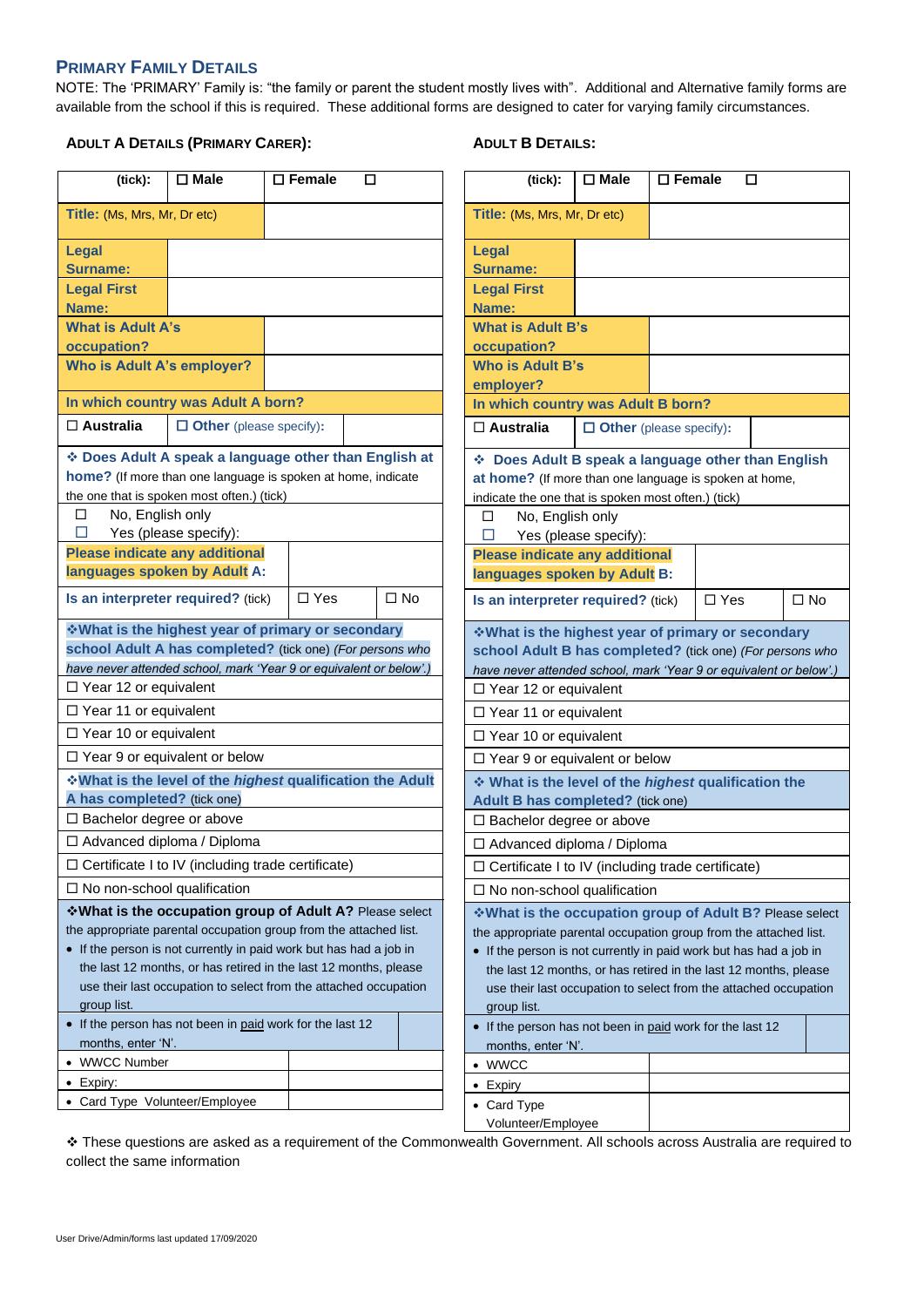| Main language spoken at home:                                                                                             |                | <b>Preferred language of notices:</b> |             |                |
|---------------------------------------------------------------------------------------------------------------------------|----------------|---------------------------------------|-------------|----------------|
| Are you interested in being involved in school group<br>participation activities? (eq. School Council, excursions) (tick) | $\Box$ Adult A | $\Box$ Adult B                        | $\Box$ Both | $\Box$ Neither |

# **PRIMARY FAMILY CONTACT DETAILS**

# **ADULT A CONTACT DETAILS:**

| <b>Business Hours:</b><br><b>Can we contact Adult A at work?</b><br>(tick) | $\Box$ Yes | ∩ No |  |
|----------------------------------------------------------------------------|------------|------|--|
| <b>Is Adult A usually home during</b><br>business hours? (tick)            | $\Box$ Yes | ∩ No |  |
| <b>Work Telephone No:</b>                                                  |            |      |  |
| <b>Other Work Contact</b><br>information:                                  |            |      |  |

#### *After Hours:*

# **Is Adult A usually home AFTER business hours?** (tick)  $\Box$  Yes  $\Box$  No **Home Telephone No: Other After Hours Contact Information: Mobile No: SMS Notifications:**  Yes No **Adult A's preferred method of contact**: (tick one) (If Phone is selected, Email shall be used for communication that cannot be sent via phone.) Mail Email Phone Facsimile **Email address: Email Notifications:** △ DYes DNo **Fax Number:**

#### **ADULT B CONTACT DETAILS:**

*Business Hours:*

| <b>Can we contact Adult B at work?</b><br>(tick)                       | $\Box$ Yes | $\Box$ No |
|------------------------------------------------------------------------|------------|-----------|
| <b>Is Adult B usually home during</b><br><b>business hours?</b> (tick) | □ Yes      | $\Box$ No |
| <b>Work Telephone No:</b>                                              |            |           |
| <b>Other Work Contact</b><br>information:                              |            |           |

#### *After Hours:*

| <b>Is Adult B usually home AFTER</b><br>business hours? (tick)                                                         |                | $\Box$ Yes   | ∩ No  |                  |  |  |  |
|------------------------------------------------------------------------------------------------------------------------|----------------|--------------|-------|------------------|--|--|--|
| <b>Home Telephone No:</b>                                                                                              |                |              |       |                  |  |  |  |
| <b>Other After Hours</b><br><b>Contact Information:</b>                                                                |                |              |       |                  |  |  |  |
| <b>Mobile No:</b>                                                                                                      |                |              |       |                  |  |  |  |
| <b>SMS Notifications:</b>                                                                                              |                |              | □ Yes | $\Box$ No        |  |  |  |
| Adult B's preferred method of contact: (tick one)<br>(If Phone is selected, Email shall be used for communication that |                |              |       |                  |  |  |  |
| cannot be sent via phone.)                                                                                             |                |              |       |                  |  |  |  |
| $\Box$ Mail                                                                                                            | $\sqcap$ Email | $\Box$ Phone |       | $\Box$ Facsimile |  |  |  |
| <b>Email address:</b>                                                                                                  |                |              |       |                  |  |  |  |
| <b>Email Notifications:</b>                                                                                            |                | ת Yes        |       | No T             |  |  |  |

#### **PRIMARY FAMILY MAILING ADDRESS:**

Write "As Above" if the same as Family Home Address

| No. & Street or PO Box |                  |  |
|------------------------|------------------|--|
| Suburb:                |                  |  |
| State:                 | <b>Postcode:</b> |  |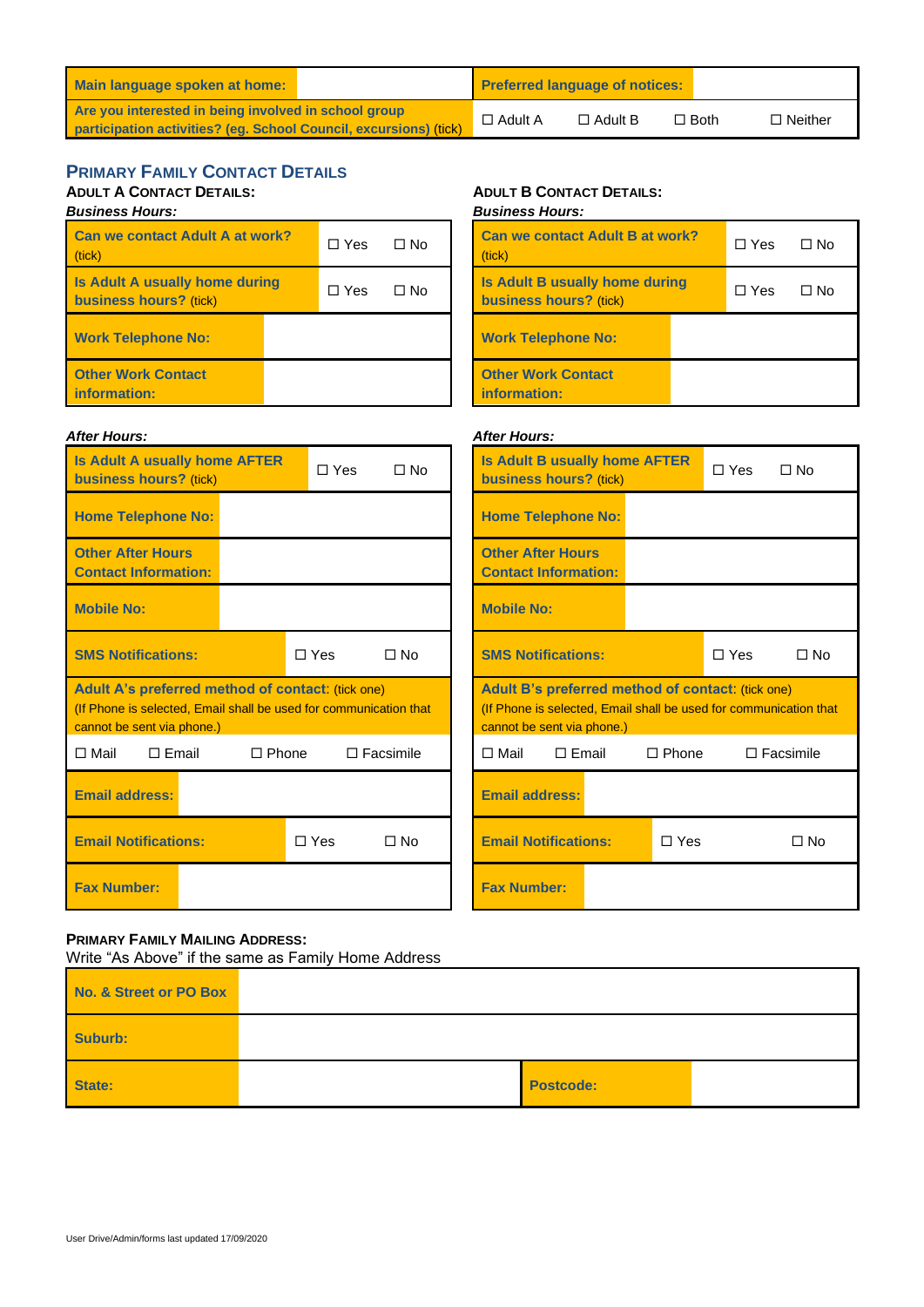#### **PRIMARY FAMILY DOCTOR DETAILS:**

| <b>Doctor's Name</b>                                                     |  |  | <b>Individual or Group Practice:</b><br>(tick) |                   |  | $\Box$ Individual | $\Box$ Group |
|--------------------------------------------------------------------------|--|--|------------------------------------------------|-------------------|--|-------------------|--------------|
| No. & Street or PO Box No.:                                              |  |  |                                                |                   |  |                   |              |
| Suburb:                                                                  |  |  |                                                |                   |  |                   |              |
| State:                                                                   |  |  |                                                | <b>Postcode:</b>  |  |                   |              |
| <b>Telephone Number</b>                                                  |  |  |                                                | <b>Fax Number</b> |  |                   |              |
| <b>Current Ambulance Subscription: (tick)</b><br>$\Box$ Yes<br>$\Box$ No |  |  | <b>Medicare Number:</b>                        |                   |  |                   |              |

# **PRIMARY FAMILY EMERGENCY CONTACTS:**

|   | <b>Name</b> | Relationship<br>(Neighbour, Relative, Friend or Other) | <b>Telephone Contact</b> | Language Spoken<br>(If English Write "E") |
|---|-------------|--------------------------------------------------------|--------------------------|-------------------------------------------|
|   |             |                                                        |                          |                                           |
|   |             |                                                        |                          |                                           |
| 3 |             |                                                        |                          |                                           |
| 4 |             |                                                        |                          |                                           |

# **PRIMARY FAMILY BILLING ADDRESS:**

Write "As Above" if the same as Family Home Address

| No. & Street or PO Box |                                  |                          |                  |
|------------------------|----------------------------------|--------------------------|------------------|
| Suburb:                |                                  |                          |                  |
| State:                 |                                  |                          | <b>Postcode:</b> |
| <b>Billing Email</b>   | $\Box$ Adult A<br>$\Box$ Adult B | □ Other (Please Specify) |                  |

# **OTHER PRIMARY FAMILY DETAILS**

|                                                       | $\Box$ Parent        | $\Box$ Step-Parent | $\Box$ Adoptive Parent |
|-------------------------------------------------------|----------------------|--------------------|------------------------|
| <b>Relationship of Adult A to Student: (tick one)</b> | $\Box$ Foster Parent | $\Box$ Host Family | $\Box$ Relative        |
|                                                       | $\Box$ Friend        | $\Box$ Self        | $\Box$ Other           |
|                                                       | $\Box$ Parent        | $\Box$ Step-Parent | $\Box$ Adoptive Parent |
| <b>Relationship of Adult B to Student: (tick one)</b> | $\Box$ Foster Parent | $\Box$ Host Family | $\Box$ Relative        |
|                                                       | $\Box$ Friend        | $\Box$ Self        | $\Box$ Other           |

| The student lives with the Primary Family: (tick one) |               |                 |                |              |  |  |
|-------------------------------------------------------|---------------|-----------------|----------------|--------------|--|--|
| $\Box$ Always                                         | $\Box$ Mostly | $\Box$ Balanced | □ Occasionally | $\Box$ Never |  |  |
|                                                       |               |                 |                |              |  |  |

| Send Correspondence addressed to: (tick one) | $\Box$ Adult A | $\sqcap$ Adult B | □ Both Adults | $\neg$ Neither |
|----------------------------------------------|----------------|------------------|---------------|----------------|
|----------------------------------------------|----------------|------------------|---------------|----------------|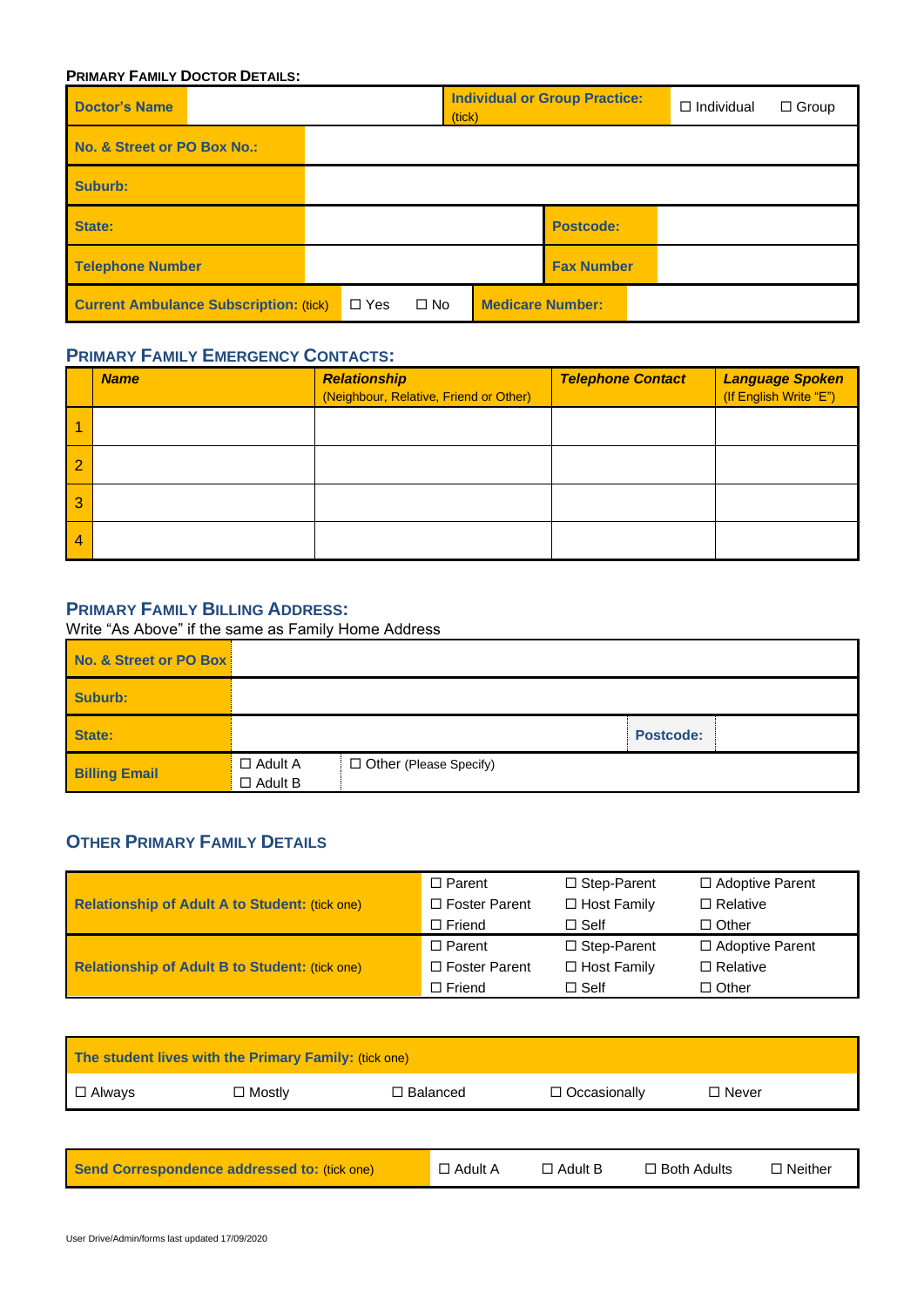## **DEMOGRAPHIC DETAILS OF STUDENT**

| ♦ In which country was the student born?                                                                                                                             |                                                 |
|----------------------------------------------------------------------------------------------------------------------------------------------------------------------|-------------------------------------------------|
| $\Box$ Australia<br>$\Box$ Other (please specify):                                                                                                                   |                                                 |
| Date of arrival in Australia OR Date of return to Australia: (dd-mm-yyyy)                                                                                            | $\sqrt{2}$                                      |
| What is the Residential Status of the student? (tick)                                                                                                                | $\Box$ Permanent<br>$\Box$ Temporary            |
| <b>Basis of Australian Residency:</b>                                                                                                                                |                                                 |
| □ Eligible for Australian Passport                                                                                                                                   | □ Holds Australian Passport                     |
| □ Holds Permanent Residency Visa                                                                                                                                     |                                                 |
| <b>Visa Sub Class:</b>                                                                                                                                               | Visa Expiry Date: (dd-mm-yyyy)                  |
| Visa Statistical Code: (Required for some sub-classes)                                                                                                               |                                                 |
| <b>International Student ID: (Not required for exchange students)</b>                                                                                                |                                                 |
| ◆ Does the student speak a language other than English at home? (tick)<br>( If more than one language is spoken at home, indicate the one that is spoken most often) |                                                 |
| $\Box$ No, English only<br>$\Box$ Yes (please specify):                                                                                                              |                                                 |
| Does the student speak English? (tick)                                                                                                                               | $\Box$ Yes<br>$\Box$ No                         |
| Is the student of Aboriginal or Torres Strait Islander origin? (tick one)                                                                                            |                                                 |
| $\Box$ No                                                                                                                                                            | □ Yes, Aboriginal                               |
| □ Yes, Torres Strait Islander                                                                                                                                        | □ Yes, Both Aboriginal & Torres Strait Islander |
| What is the student's living arrangements? (tick one):                                                                                                               |                                                 |
| $\Box$ At home with TWO Parents/ Guardians                                                                                                                           | □ State Arranged Out of Home Care # (See Note)  |
| $\Box$ At home with ONE Parent/ Guardian                                                                                                                             | □ Homeless Youth                                |
| $\Box$ Independent                                                                                                                                                   |                                                 |

# State Arranged Out of Home Care - Students who have been subject to protective intervention by the Department of Human Services and live in alternative care arrangements away from their parents. These DHS-facilitated care arrangements include living with relatives or friends (kith and kin), living with non-relative families (foster families or adolescent community placements) and living in residential care units with rostered care staff.

**Note:** Special Schools – please go to section "Travel Details for Special Schools" to enter transport details.

| <b>Beginning of journey to school:</b><br><b>Map Type</b> |                   |                    | Melway / VicRoads / Country Fire Authority / Other |               |                    |  |
|-----------------------------------------------------------|-------------------|--------------------|----------------------------------------------------|---------------|--------------------|--|
| <b>Map Number</b>                                         |                   | <b>X</b> Reference |                                                    |               | <b>Y</b> Reference |  |
| Usual mode of transport to school: (tick)                 |                   |                    |                                                    |               |                    |  |
| $\Box$ Walking                                            | $\Box$ School Bus | $\Box$ Train       |                                                    | $\Box$ Driven | □ Taxi             |  |
| $\Box$ Bicycle                                            | $\Box$ Public Bus | □ Tram             | $\Box$ Self Driven<br>$\Box$ Other                 |               |                    |  |

❖ These questions are asked as a requirement of the Commonwealth Government. All schools across Australia are required to collect the same information.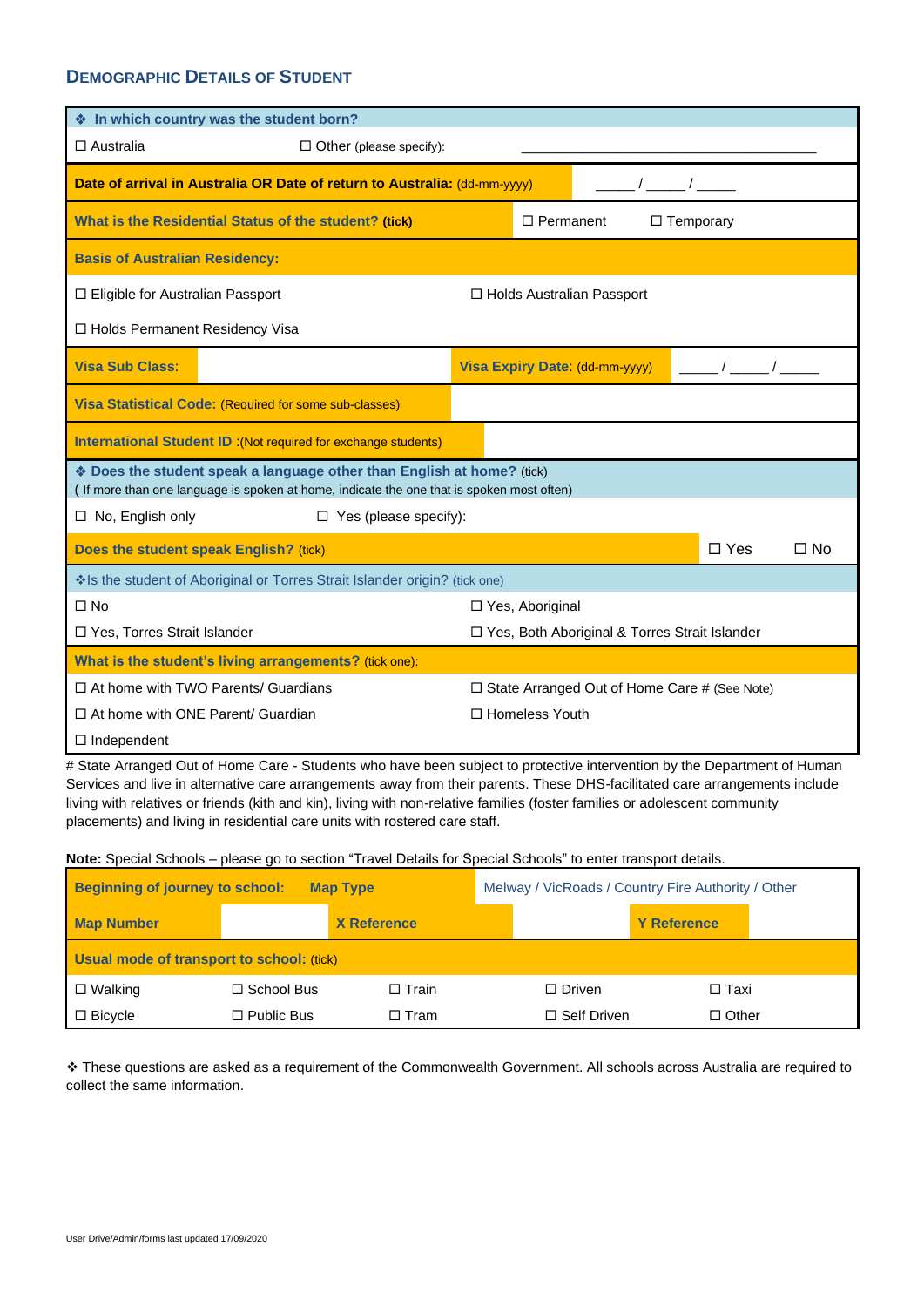# **SCHOOL DETAILS**

| Date of first enrolment in an Australian School:                                                                                |  |                                            |                                                               |            |                  |              |           |
|---------------------------------------------------------------------------------------------------------------------------------|--|--------------------------------------------|---------------------------------------------------------------|------------|------------------|--------------|-----------|
| <b>Name of previous School:</b>                                                                                                 |  |                                            |                                                               |            |                  |              |           |
| <b>Years of previous education:</b>                                                                                             |  |                                            | What was the language of the<br>student's previous education? |            |                  |              |           |
| Does the student have a Victorian Student Number (VSN)?                                                                         |  |                                            |                                                               |            |                  |              |           |
| Yes.<br>Yes, but the VSN is unknown<br>$\Box$ No. The student has never been<br>п<br>$\Box$<br>issued a VSN.<br>Please specify: |  |                                            |                                                               |            |                  |              |           |
|                                                                                                                                 |  | Is the student repeating a<br>year? (tick) |                                                               |            |                  |              |           |
| <b>Years of interruption to education:</b>                                                                                      |  |                                            |                                                               | $\Box$ Yes |                  | $\Box$ No    |           |
| Will the student be attending this school full time? (tick)                                                                     |  |                                            |                                                               | $\Box$ Yes |                  | $\square$ No |           |
| If No, what will be the time fraction that the student will be attending this school? (i.e: $0.8 = 4$ days/week)                |  |                                            |                                                               |            |                  |              |           |
| <b>Other school Name:</b>                                                                                                       |  |                                            | <b>Time fraction:</b>                                         | $\Omega$ . | <b>Enrolled:</b> | $\Box$ Yes   | $\Box$ No |

## **CONDITIONAL ENROLMENT DETAILS**

In some circumstances a child may be enrolled conditionally, particularly if the required enrolment documentation to determine the shared parental responsibility arrangements for a child is not provided. Please refer to the School Policy & Advisory Guide's Admission page for more information

[\(http://www.education.vic.gov.au/school/principals/spag/participation/Pages/admission.aspx\)](http://www.education.vic.gov.au/school/principals/spag/participation/Pages/admission.aspx).

| <b>Enrolment conditions</b> |  |
|-----------------------------|--|
|                             |  |
|                             |  |
|                             |  |

# **OFFICE USE ONLY**

| Has the documentation been provided and retained on school<br>records? | $\Box$ Yes | $\Box$ No |
|------------------------------------------------------------------------|------------|-----------|
| Have the conditions been met to complete the enrolment?                | $\Box$ Yes | $\Box$ No |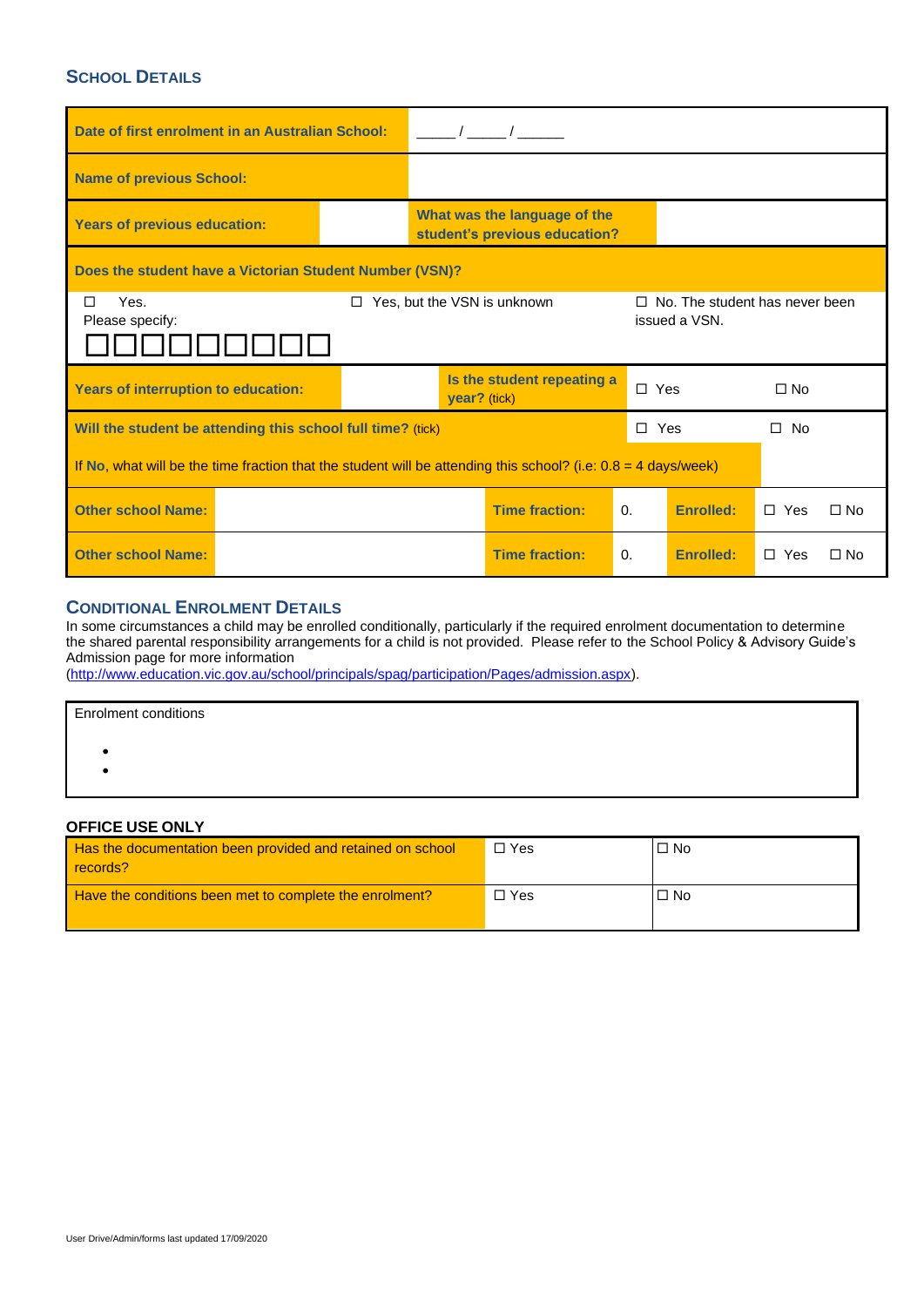# **STUDENT ACCESS OR ACTIVITY RESTRICTIONS DETAILS**

| Is the student at risk?                            |                                                  | $\Box$ Yes                                                                                                                    |                                            | $\square$ No                                                                          |                         |
|----------------------------------------------------|--------------------------------------------------|-------------------------------------------------------------------------------------------------------------------------------|--------------------------------------------|---------------------------------------------------------------------------------------|-------------------------|
| Is there an Access Alert for the student? (tick)   |                                                  | $\Box$ Yes (If Yes, then complete the<br>following questions and present a<br>current copy of the document to the<br>school.) |                                            | $\Box$ No (If No, move to the immunisation<br>/ medical condition details questions.) |                         |
| <b>Access Type: (tick)</b>                         | $\Box$ Parenting Order                           | $\Box$ Parenting Plan                                                                                                         | П                                          | Intervention Order                                                                    | $\Box$ Protection Order |
|                                                    | $\Box$ Informal Carer Stat<br><b>Dec</b>         | $\Box$ DHHS<br>Authorisation                                                                                                  | $\Box$ Witness Protection<br>Program Order |                                                                                       | $\Box$ Other            |
| <b>Describe any Access Restriction:</b>            |                                                  |                                                                                                                               |                                            |                                                                                       |                         |
| Is there an Activity Alert for the student? (tick) |                                                  | $\Box$ Yes                                                                                                                    |                                            | $\square$ No                                                                          |                         |
| If Yes, then describe the Activity Restriction:    |                                                  |                                                                                                                               |                                            |                                                                                       |                         |
| <b>OFFICE USE ONLY</b>                             |                                                  |                                                                                                                               |                                            |                                                                                       |                         |
|                                                    | Current custody document placed on student file? | $\Box$ Yes                                                                                                                    |                                            | $\Box$ No                                                                             |                         |

In the event of illness or injury to my child whilst at school, on an excursion, or travelling to or from school; I authorise the Principal or teacher-in-charge of my child, where the Principal or teacher-in-charge is unable to contact me, or it is otherwise impracticable to contact me to: (cross out any unacceptable statement)

- consent to my child receiving such medical or surgical attention as may be deemed necessary by a medical practitioner,
- **■** administer such first aid as the Principal or staff member may judge to be reasonably necessary.

|  | Signature of Parent/Guardian: |
|--|-------------------------------|
|  |                               |

Signature of Parents of Parents of Parents  $\frac{1}{2}$  / \_\_\_\_\_ / \_\_\_\_\_\_\_ / \_\_\_\_\_\_\_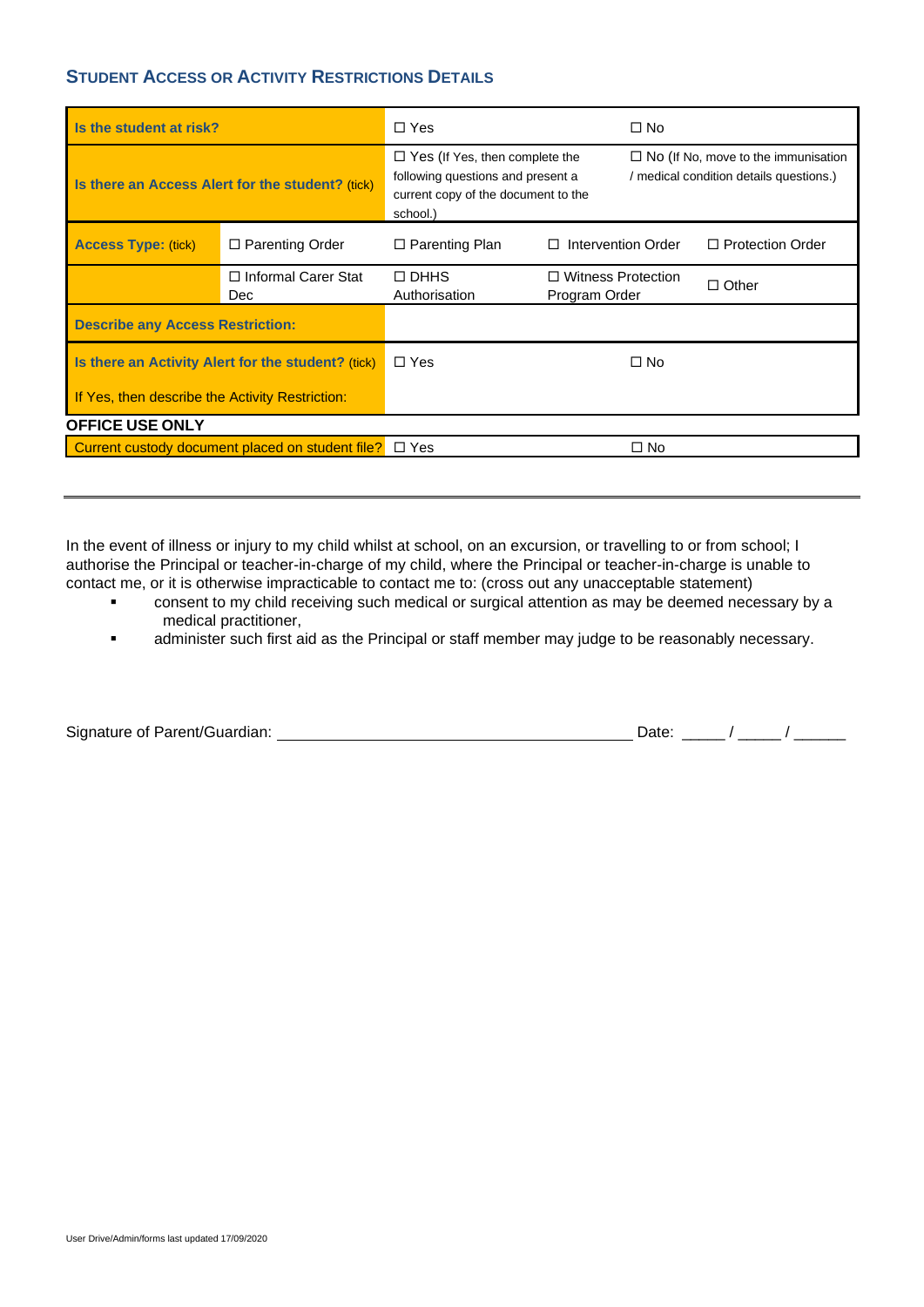# **STUDENT MEDICAL DETAILS**

## **MEDICAL CONDITION DETAILS:**

| Does the student suffer from any of the                                                                       | Hearing: | $\Box$ Yes | $\Box$ No | <b>Vision</b>    | $\Box$ Yes | □ No      |
|---------------------------------------------------------------------------------------------------------------|----------|------------|-----------|------------------|------------|-----------|
| following impairments? (tick)                                                                                 | Speech:  | $\Box$ Yes | $\Box$ No | <b>Mobility:</b> | $\Box$ Yes | $\Box$ No |
| Does the student suffer from Asthma? (tick) If No, please go to the Other Medical Conditions section<br>□ Yes |          |            |           |                  |            | י No      |

# **ASTHMA MEDICAL CONDITION DETAILS:**

Answer the following questions **ONLY** if the student suffers from any asthma medical conditions.

| Please indicate if the student suffers from any of the<br>following symptoms: (tick)                     |                                  |            | If my child displays any of these symptoms please: (tick)        |                      |                     |                  |                 |
|----------------------------------------------------------------------------------------------------------|----------------------------------|------------|------------------------------------------------------------------|----------------------|---------------------|------------------|-----------------|
| $\Box$ Cough                                                                                             |                                  |            | <b>Inform Doctor</b>                                             |                      |                     | $\Box$ Yes       | $\Box$ No       |
| □ Difficulty Breathing                                                                                   |                                  |            | <b>Inform Emergency Contact</b>                                  |                      |                     | $\Box$ Yes       | $\square$ No    |
| $\square$ Wheeze                                                                                         |                                  |            | <b>Administer Medication</b>                                     |                      |                     | $\Box$ Yes       | $\square$ No    |
| $\Box$ Exhibits symptoms after exertion                                                                  |                                  |            | <b>Other Medical Action</b>                                      |                      |                     | $\Box$ Yes       | $\square$ No    |
| $\Box$ Tight Chest                                                                                       |                                  |            | If yes, please specify:                                          |                      |                     |                  |                 |
| Has an Asthma Management Plan been provided to School?                                                   |                                  |            |                                                                  |                      |                     | $\Box$ Yes       | $\square$ No    |
| Does the student take medication? (tick)                                                                 | $\Box$ Yes                       | $\Box$ No  | Name of medication taken:                                        |                      |                     |                  |                 |
| Is the medication taken regularly by the student (preventive) or only in response<br>to symptoms? (tick) |                                  |            |                                                                  |                      | $\Box$ Preventative |                  | $\Box$ Response |
| Indicate the usual dosage of<br>medication taken:                                                        |                                  |            | <b>Indicate how frequently</b><br>the medication is taken:       |                      |                     |                  |                 |
| <b>Medication is usually administered by: (tick)</b>                                                     |                                  |            | $\Box$ Other<br>$\Box$ Student<br>$\Box$ Nurse<br>$\Box$ Teacher |                      |                     |                  |                 |
| <b>Medication is stored: (tick)</b>                                                                      | $\Box$ with Student              |            | $\Box$ with Nurse<br>$\Box$ Fridge in Staff Room                 |                      |                     | $\Box$ Elsewhere |                 |
| <b>Dosage time</b>                                                                                       | <b>Reminder required? (tick)</b> | $\Box$ Yes | $\square$ No                                                     | <b>Poison Rating</b> |                     |                  |                 |

## **OTHER MEDICAL CONDITIONS**

(More copies of the other medical condition forms are available on request from the school.)

| Does the student have any other medical condition? (tick)                                                                                          |                                  |                          |                                                        |                                                                | $\Box$ Yes                | $\Box$ No                |                              |  |
|----------------------------------------------------------------------------------------------------------------------------------------------------|----------------------------------|--------------------------|--------------------------------------------------------|----------------------------------------------------------------|---------------------------|--------------------------|------------------------------|--|
| If yes, please specify:                                                                                                                            |                                  |                          |                                                        |                                                                |                           |                          |                              |  |
| Symptoms:                                                                                                                                          |                                  |                          |                                                        |                                                                |                           |                          |                              |  |
| If my child displays any of the symptoms above please: (tick)                                                                                      |                                  |                          |                                                        |                                                                |                           |                          |                              |  |
| <b>Inform Doctor</b><br><b>Administer Medication</b>                                                                                               |                                  | $\Box$ Yes<br>$\Box$ Yes | $\Box$ No<br>$\square$ No                              | <b>Inform Emergency Contact</b><br><b>Other Medical Action</b> |                           | $\Box$ Yes<br>$\Box$ Yes | $\square$ No<br>$\square$ No |  |
|                                                                                                                                                    |                                  |                          |                                                        | If yes, please specify:                                        |                           |                          |                              |  |
| Does the student take medication? (tick)<br>$\Box$ Yes                                                                                             |                                  |                          | $\square$ No                                           |                                                                | Name of medication taken: |                          |                              |  |
| Is the medication taken regularly by the student (preventive) or only in<br>$\Box$ Preventative<br>$\Box$ Response<br>response to symptoms? (tick) |                                  |                          |                                                        |                                                                |                           |                          |                              |  |
| Indicate the usual dosage of<br>medication taken:                                                                                                  |                                  |                          | Indicate how frequently the<br>medication is taken:    |                                                                |                           |                          |                              |  |
| Medication is usually administered by: (tick)                                                                                                      |                                  | $\Box$ Student           | П<br>$\Box$ Nurse<br>Teacher                           |                                                                | $\Box$ Other              |                          |                              |  |
| $\Box$ with Student<br><b>Medication is stored: (tick)</b>                                                                                         |                                  |                          | $\Box$ Fridge in Staff<br>$\square$ with Nurse<br>Room |                                                                |                           | $\Box$ Elsewhere         |                              |  |
| Dosage time                                                                                                                                        | <b>Reminder required? (tick)</b> |                          | $\Box$ Yes                                             | $\square$ No                                                   | <b>Poison Rating</b>      |                          |                              |  |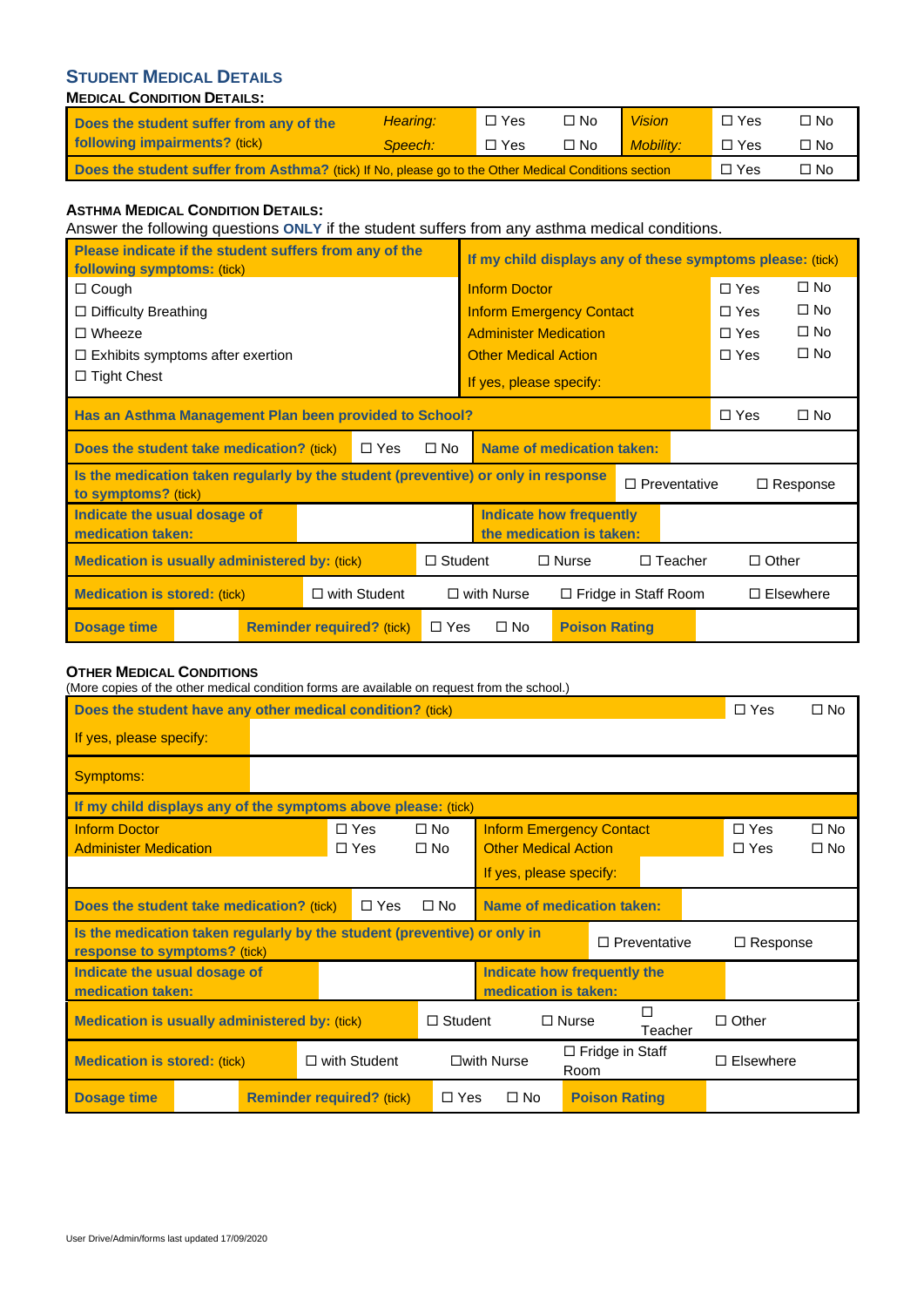## **STUDENT DOCTOR DETAILS**

The following details should **only** be provided if **this** student has a Doctor and/or Medicare number different to the Primary Family.

| <b>Doctor's Name:</b>                       |                   |                   |              |
|---------------------------------------------|-------------------|-------------------|--------------|
| <b>Individual or Group Practice: (tick)</b> |                   | $\Box$ Individual | $\Box$ Group |
| No. & Street or PO Box No.:                 |                   |                   |              |
| Suburb:                                     |                   |                   |              |
| State:                                      | <b>Postcode:</b>  |                   |              |
| <b>Telephone Number</b>                     | <b>Fax Number</b> |                   |              |
| <b>Student Medicare Number:</b>             |                   |                   |              |

# **STUDENT EMERGENCY CONTACTS**

This section should **ONLY** be filled out if **THIS** student has emergency contacts other than the Prime Family Emergency Contacts.

| <b>Name</b> | <b>Relationship</b><br>(Neighbour, Relative, Friend or Other) | Language Spoken<br>If English Write "E") | <b>Telephone Contact</b> |
|-------------|---------------------------------------------------------------|------------------------------------------|--------------------------|
|             |                                                               |                                          |                          |
|             |                                                               |                                          |                          |

# **PRE ENROLMENT INTERVIEW**

| <b>DATE:</b> |  |
|--------------|--|
| TIME:        |  |
| LEADERSHIP:  |  |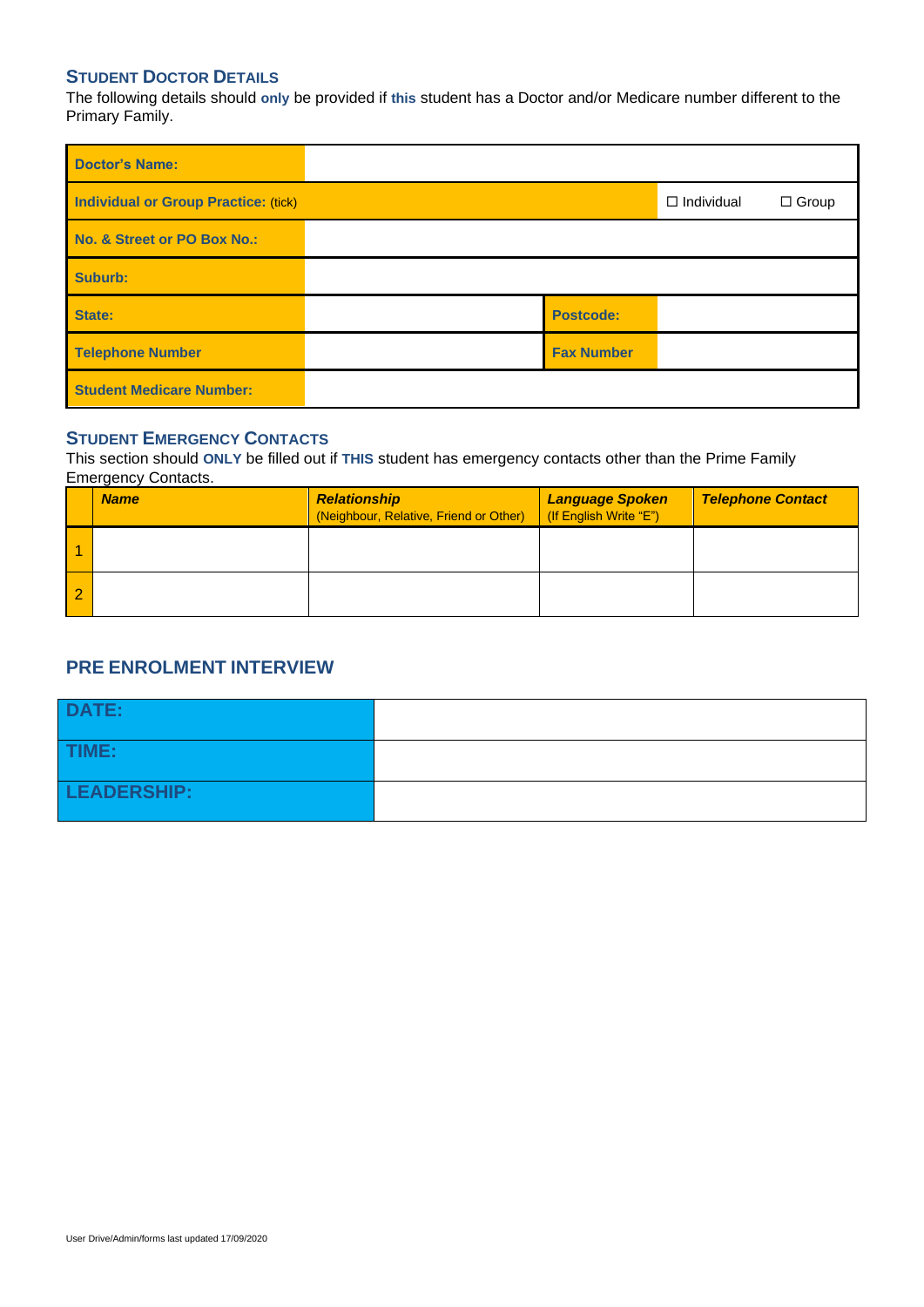Thank you for taking the time to complete this Student Enrolment form. We understand that the information you have provided is confidential and will be treated as such, but the details are required to enable staff to properly enrol your child at our school.

I give permission for my child to participate in the following areas for the duration of their enrolment at Chandler Park Primary School (please tick the boxes):

# *If at any time you wish to change your decision you must contact the school in writing.*

*Student Name:…………………………………………….*

|                        | <b>YES</b> | <b>NC</b> |
|------------------------|------------|-----------|
| <b>Headlice Checks</b> |            |           |
|                        |            |           |
|                        |            |           |

| certify that the information contained within this form is correct. |                     |
|---------------------------------------------------------------------|---------------------|
| Signature of Parent/Guardian:                                       | Date:<br>$\sqrt{2}$ |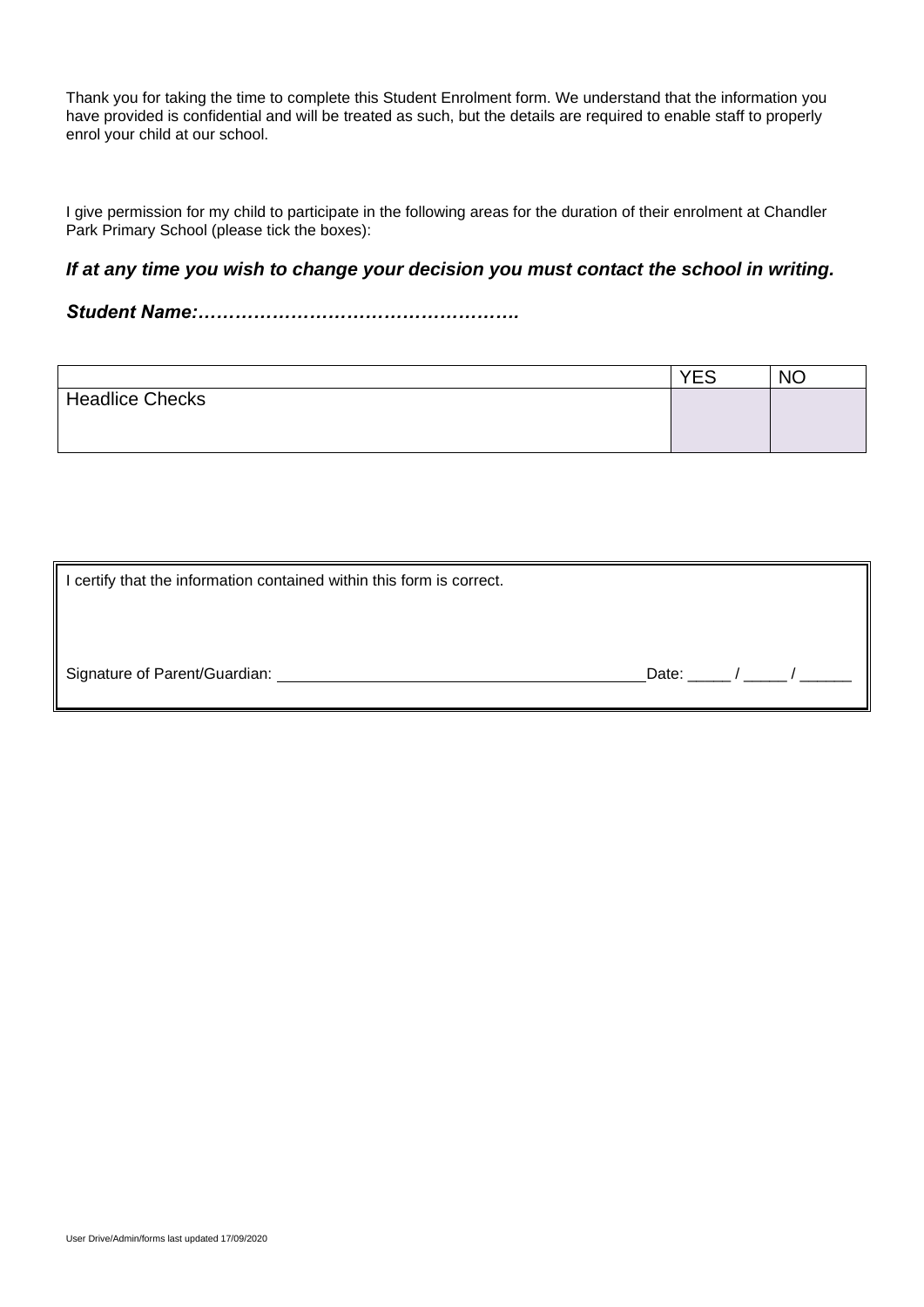# **PARENTAL OCCUPATION GROUP CODES**

The codes outlined below are to be used when providing family occupation details for enrolled students. This information is used for determining funding allocations to schools.

#### **GROUP A Senior management in large business organisation, government administration and defence, and qualified professional**s

**Senior Executive / Manager / Department Head** in industry, commerce, media or other large organisation

**Public Service Manager** (Section head or above), regional director, health / education / police / fire services administrator

**Other administrator** (school principal, faculty head / dean, library / museum / gallery director, research facility director) **Defence Forces** Commissioned Officer

**Professionals** - generally have degree or higher qualifications and experience in applying this knowledge to design,

- develop or operate complex systems; identify, treat and advise on problems; and teach others:
- *Health, Education, Law, Social Welfare, Engineering, Science, Computing* professional
- *Business* (management consultant, business analyst, accountant, auditor, policy analyst, actuary, valuer)
- *Air/sea transport* (aircraft / ship's captain / officer / pilot, flight officer, flying instructor, air traffic controller)

### **GROUP B Other business managers, arts/media/sportspersons and associate professionals**

**Owner / Manager** of farm, construction, import/export, wholesale, manufacturing, transport, real estate business **Specialist Manager** (finance / engineering / production / personnel / industrial relations / sales / marketing) **Financial Services Manager** (bank branch manager, finance / investment / insurance broker, credit / loans officer) **Retail sales / Services manager** (shop, petrol station, restaurant, club, hotel/motel, cinema, theatre, agency) **Arts / Media / Sports** (musician, actor, dancer, painter, potter, sculptor, journalist, author, media presenter, photographer,

designer, illustrator, proof reader, sportsman/woman, coach, trainer, sports official)

**Associate Professionals** - generally have diploma / technical qualifications and support managers and professionals:

- *Health, Education, Law, Social Welfare, Engineering, Science, Computing technician / associate professional*
- *Business / administration* (recruitment / employment / industrial relations / training officer, marketing / advertising specialist, market research analyst, technical sales representative, retail buyer, office / project manager)
- *Defence Forces* senior Non-Commissioned Officer

### **GROUP C Tradesmen/women, clerks and skilled office, sales and service staff**

**Tradesmen/women** generally have completed a 4 year Trade Certificate, usually by apprenticeship. All tradesmen/women are included in this group

**Clerks** (bookkeeper, bank / PO clerk, statistical / actuarial clerk, accounting / claims / audit clerk, payroll clerk, recording / registry / filing clerk, betting clerk, stores / inventory clerk, purchasing / order clerk, freight / transport / shipping clerk, bond clerk, customs agent, customer services clerk, admissions clerk)

### **Skilled office, sales and service staff**:

- *Office* (secretary, personal assistant, desktop publishing operator, switchboard operator)
- *Sales* (company sales representative, auctioneer, insurance agent/assessor/loss adjuster, market researcher)
- *Service* (aged / disabled / refuge / child care worker, nanny, meter reader, parking inspector, postal worker, courier, travel agent, tour guide, flight attendant, fitness instructor, casino dealer/supervisor)

### **GROUP D Machine operators, hospitality staff, assistants, labourers and related workers**

**Drivers, mobile plant, production / processing machinery and other machinery operators**

**Hospitality staff** (hotel service supervisor, receptionist, waiter, bar attendant, kitchen hand, porter, housekeeper) **Office assistants, sales assistants and other assistants**:

- *Office* (typist, word processing / data entry / business machine operator, receptionist, office assistant)
- *Sales* (sales assistant, motor vehicle / caravan / parts salesperson, checkout operator, cashier, bus / train conductor, ticket seller, service station attendant, car rental desk staff, street vendor, telemarketer, shelf stacker)
- *Assistant / aide* (trades' assistant, school / teacher's aide, dental assistant, veterinary nurse, nursing assistant, museum / gallery attendant, usher, home helper, salon assistant, animal attendant)

## **Labourers and related workers**

- *Defence Forces* ranks below senior NCO not included above
- *Agriculture, horticulture, forestry, fishing, mining worker* (farm overseer, shearer, wool / hide classer, farm hand, horse trainer, nurseryman, greenkeeper, gardener, tree surgeon, forestry/ logging worker, miner, seafarer / fishing hand)
- *Other worke*r (labourer, factory hand, storeman, guard, cleaner, caretaker, laundry worker, trolley collector, car park attendant, crossing supervisor